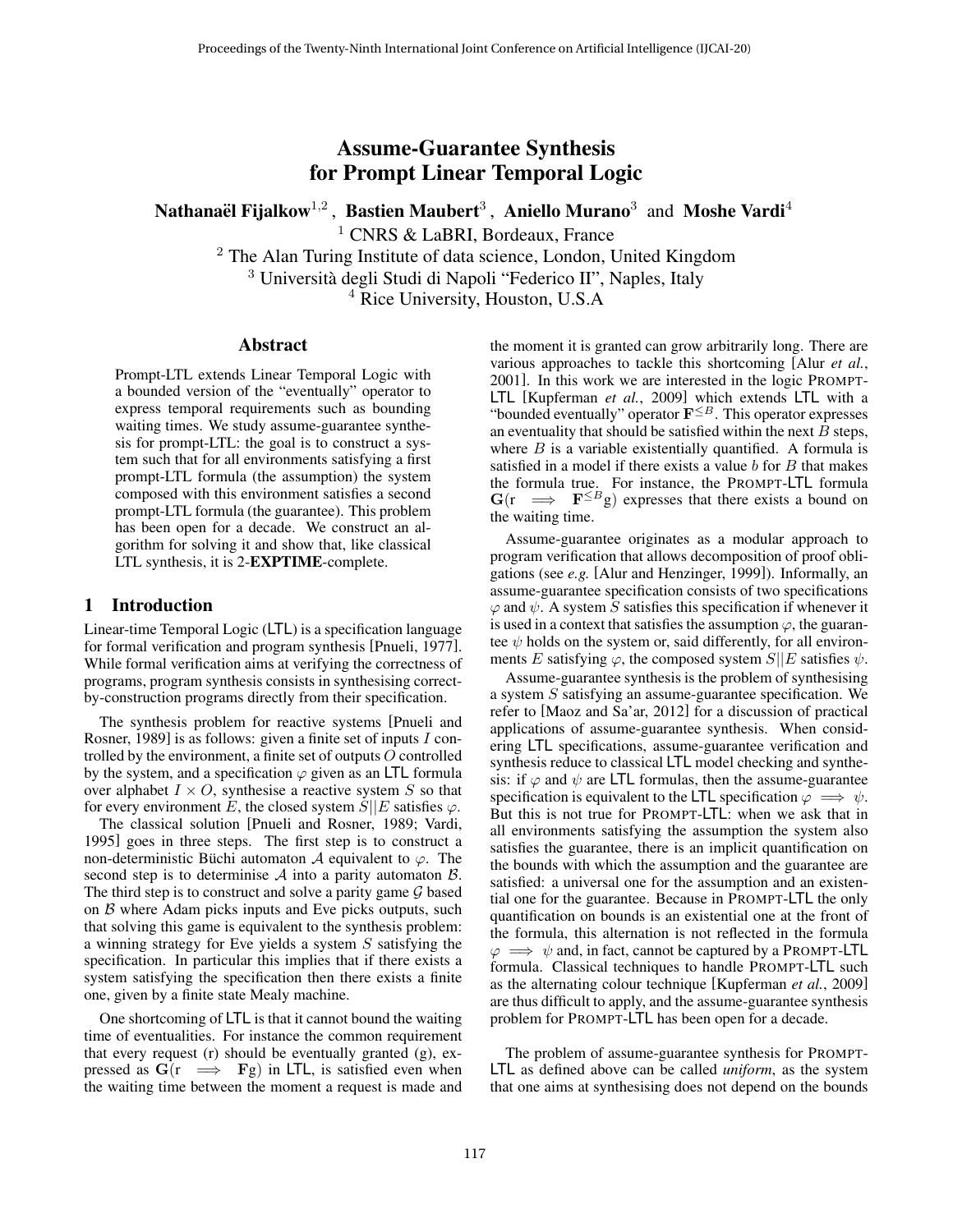for which the assumption or the guarantee are satisfied. It was observed in [\[Jacobs](#page-6-7) *et al.*, 2018] that this variant of the problem does not always admit finite implementations, as a satisfying system may require memory that depends on the bounds. Also, in the formulation of the problem they consider, the assumption talks about both inputs *and outputs*, which makes it possible to have solution systems that always falsify the assumption.

To eliminate such unsatisfactory solutions we consider assumptions that only talk about inputs. Also, to account for the fact that a system's memory may depend on the bound for the assumption, we introduce a *non-uniform* variant of the problem, which asks whether for every bound  $b$  on the assumption, there exists a bound b' on the guarantee and a system  $S_b$  such that whenever the assumption is satisfied with bound  $b$ , the guarantee is satisfied with bound  $b'$ .

We show that this problem is 2-EXPTIME-complete, hence not costlier than LTL synthesis. When the answer is positive, our solution produces a parameterised system which depends on the bound for the assumption.

We develop an automata-theoretic approach for PROMPT-LTL using a subclass of cost automata that we call prompt automata. Cost automata are a type of automata with counters introduced in the theory of regular cost functions [\[Colcombet,](#page-6-8) [2009;](#page-6-8) [Colcombet, 2013b\]](#page-6-9), leading to a wealth of results extending many results from automata theory to a quantitative setting [\[Colcombet, 2013a\]](#page-6-10).

The key difficulty is that prompt automata cannot be determinised, *i.e.* deterministic prompt automata are strictly less expressive than non-deterministic ones. Our main technical contribution is a history-determinisation procedure for prompt automata. History-determinism relaxes the notion of determinism: in a history-deterministic automaton, the nondeterminism can be resolved on the fly. This property is exactly what is required for later using these automata in a game context as in the usual solution for LTL synthesis.

A benefit of our approach is that it follows the classical route for solving the synthesis problem for LTL via automata, determinisation and game solving, which proved its efficiency in recent editions of the SYNTCOMP event [\[Ja](#page-6-11)[cobs and Bloem, 2018;](#page-6-11) Jacobs *et al.*[, 2019\]](#page-6-12).

Assume-guarantee verification and synthesis have been extended in different directions, such as probabilistic systems [\[Kwiatkowska](#page-6-13) *et al.*, 2010] or specifications in quantitative extensions of LTL [\[Almagor](#page-6-14) *et al.*, 2017], or multiagent synthesis [\[Chatterjee and Henzinger, 2007;](#page-6-15) [Fisman](#page-6-16) *et al.*[, 2010;](#page-6-16) Bloem *et al.*[, 2015;](#page-6-17) [Kupferman](#page-6-18) *et al.*, 2016; [Brenguier](#page-6-19) *et al.*, 2017; Filiot *et al.*[, 2018\]](#page-6-20), but it has never been solved for PROMPT-LTL specifications.

Distributed synthesis for PROMPT-LTL was recently studied in [\[Jacobs](#page-6-7) *et al.*, 2018], where it is observed that in the asynchronous setting, to define PROMPT-LTL synthesis in a meaningful way one has to resort to assume-guarantee synthesis for PROMPT-LTL, but no solution was provided.

Besides the works already mentioned, PROMPT-LTL has also been studied in relation with logics for strategic reasoning [\[Aminof](#page-6-21) *et al.*, 2016; [Fijalkow](#page-6-22) *et al.*, 2018]. In the latter work, cost automata are used to solve an extension of Strategy Logic that subsumes PROMPT-LTL. However, even if this logic has in its syntax quantification on strategies and quantification on bounds, it cannot express assume-guarantee synthesis. The reason is that a syntactic constraint in the logic forbids alternation of quantification on bounds, inherent in assume-guarantee synthesis for PROMPT-LTL.

In Section [2](#page-1-0) we define PROMPT-LTL. We define the assume-guarantee synthesis problem in Section [3](#page-1-1) and present an example in Section [4.](#page-2-0) The first step of our solution, translating PROMPT-LTL formulas into prompt automata, is described in Section [5.](#page-3-0) The second step, history-determinisation of these automata, is developed in Section [6.](#page-4-0) The main ingredient of the third step is domination games, presented in Section [7.](#page-4-1) We wrap up and prove our main result in Section [8.](#page-5-0)

#### <span id="page-1-0"></span>2 Prompt Linear Temporal Logic

We write  $[i, j]$  for the interval  $\{i, i+1, \ldots, j-1, j\}$ , and we use parentheses to exclude extremal values, so that  $(i, j)$ is  $\{i, i+1, \ldots, j-1\}$ . For an alphabet  $\Sigma$ , the set of finite words over  $\Sigma$  is  $\Sigma^*$  and the set of infinite words is  $\Sigma^{\omega}$ . If  $w = a_0 a_1 a_2 \cdots \in \Sigma^{\omega}$  is an infinite word over  $\Sigma$  and  $i \in \mathbb{N}$ , then we let  $w_i = a_i$  and  $w_{\leq i} = a_0 \dots a_i$ .

Definition 1. *The syntax of* PROMPT*-*LTL *formulas over the alphabet* Σ *is given by the following grammar:*

$$
\varphi ::= p | \neg p | \varphi \vee \varphi | \varphi \wedge \varphi | \mathbf{X} \varphi | \varphi \mathbf{U} \varphi | \varphi \mathbf{R} \varphi | \mathbf{F}^{\leq B} \varphi,
$$

*where*  $p \in \Sigma$ *.* 

In the examples we use the classical additional operators F and G ("eventually" and "always"), both definable using the operators above. The size of a formula is defined classically as the size of the syntactic underlying tree denoting the formula.

PROMPT-LTL formulas are evaluated on infinite words at a position  $i \in \mathbb{N}$  on the word and with a bound  $b \in \mathbb{N}$ . The semantics is defined by induction with  $w \in \Sigma^{\omega}$  and  $i, b \in \mathbb{N}$ . All cases are as for LTL, except for the following one:

$$
w, i, b \models \mathbf{F}^{\leq B} \varphi \quad \text{if} \quad \exists j \in [i, i+b] \text{ such that } w, j, b \models \varphi.
$$

An execution  $w \in \Sigma^{\omega}$  *satisfies a formula*  $\varphi$  *for the bound*  $b \in \mathbb{N}$ , which we write  $w, b \models \varphi$ , if  $w, 0, b \models \varphi$ .

#### <span id="page-1-1"></span>3 Assume-Guarantee Synthesis

Let I and O be finite sets of *inputs* and *outputs* respectively, which can be thought of as valuations over sets of input and output variables. We consider synchronous systems: at each time step the environment produces an input  $i \in I$  and the system reacts by producing an output  $o \in O$ . A *system* is a function  $S: I^+ \to O$  that maps each nonempty finite sequence of inputs to an output. An infinite word over  $I \times O$ is called an *execution*. Given an infinite sequence of inputs  $w = a_0 a_1 a_2 \cdots \in I^{\omega}$ , we define the execution of S on w as  $S(w) = (a_0, b_0)(a_1, b_1)(a_2, b_2) \dots$  where for each  $i \ge 0$ ,  $b_i = S(w_{\leq i})$  is the output after the sequence of inputs  $w_{\leq i}$ .

An *assume-guarantee (AG) specification* is a pair of formulas  $(\varphi, \psi)$ , with  $\varphi$  over the alphabet I and  $\psi$  over the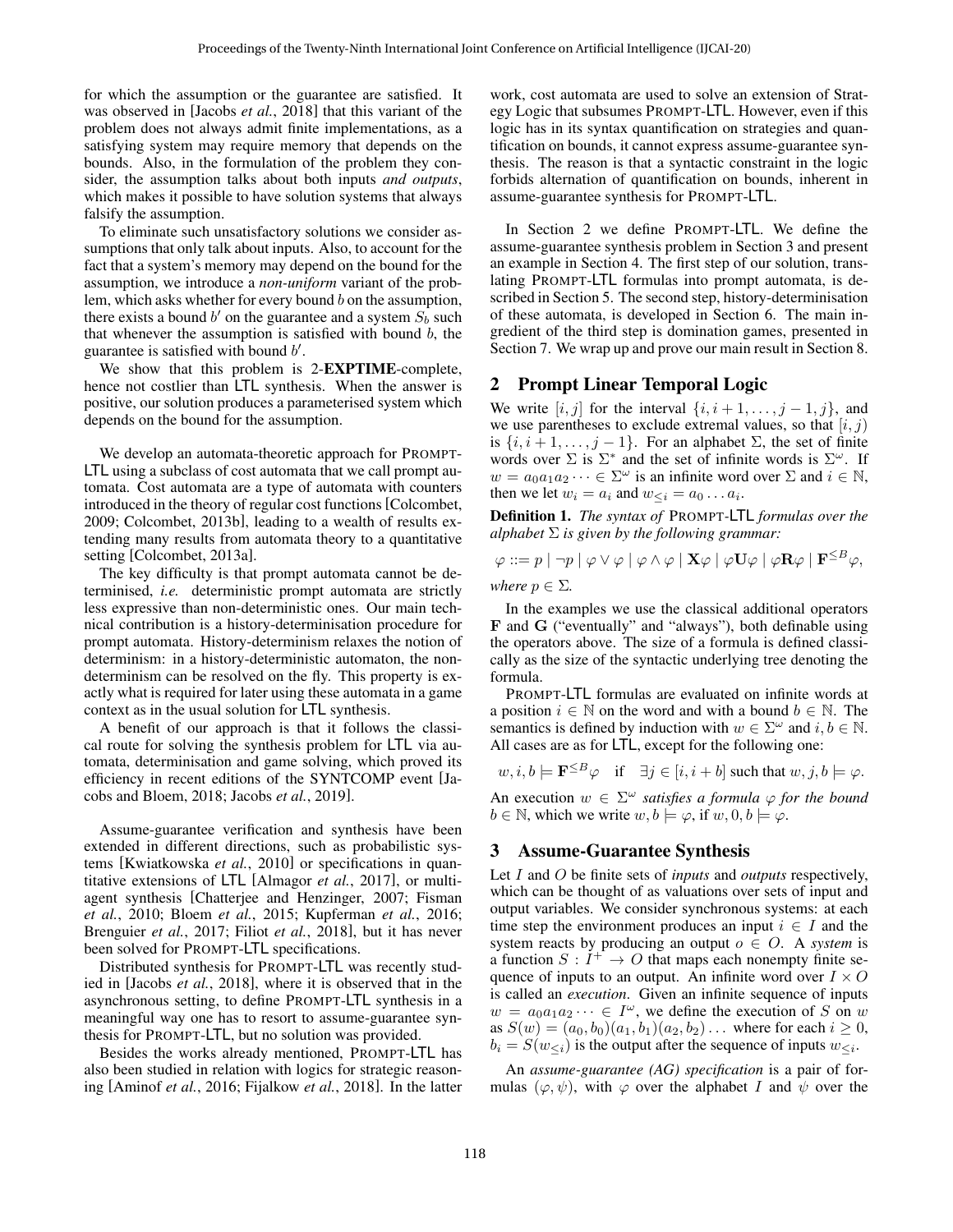alphabet  $I \times O$ . We study the following decision problem, which we call (non-uniform) assume-guarantee synthesis problem [\[Pnueli, 1985;](#page-6-23) [Kupferman](#page-6-4) *et al.*, 2009]: for all  $b \in \mathbb{N}$ , there exists  $b' \in \mathbb{N}$  and a system S such that

$$
w, b \models \varphi \implies S(w), b' \models \psi.
$$

**INPUT:** A PROMPT-LTL AG specification  $(\varphi, \psi)$ OUTPUT:  $\begin{cases} 1 \text{Cs} \\ \text{No} \end{cases}$ Yes if there exists a solution for  $(\varphi, \psi)$ , otherwise.

Our main result in this work is stated below.

<span id="page-2-1"></span>Theorem 1. *The assume-guarantee synthesis problem for* PROMPT*-*LTL *is 2EXPTIME-complete.*

#### <span id="page-2-0"></span>4 A Motivating Example

We consider the following scenario, where the goal is to synthesise a system to run a server. There are  $N$  users and each user can request access to the server. The server may be up or down at each time step. When the server is up, it can grant access to a user, one at a time. Additionally, time is divided in sessions: sometimes a session ends, and a new session starts. We first give the specification of the server in natural language in an assume-guarantee form:

**Assumption** (over  $I$ ):

- The server is up infinitely many times, and
- there are infinitely many sessions.

**Guarantee** (over  $I \times O$ ):

- In each session each user who requests access is eventually granted access, or the session ends;
- and the server does not grant access when it is down.

Formally, the set of inputs is

$$
I = \{\text{new}\} \cup (\{\text{up}, \text{down}\} \times (\{\varepsilon\} \cup \{\text{req}_i : i \in [1, N]\})).
$$

Here req<sub>i</sub> represents a request of user  $i, \varepsilon$  means that no request is made, up and down are states of the server, and new starts a new session. The set of outputs is

$$
O = \{ \text{ans}_i : i \in [1, N] \} \cup \{\varepsilon \}.
$$

where ans<sub>i</sub> represents granting access to user *i*.

We emphasise that whenever a user is granted access to the server, this answers all of their past requests, not only the last one, and the end of a session answers all past requests.

There are two natural systems for the server. Both store the list of users who requested access and grants access to one of them whenever the server is up. The difference is in the order in which access is granted. The FIFO implementation grants access to the user who made the *earliest* unanswered request, and the LIFO implementation to the user who made the *latest* unanswered request. Both systems can be described as finite-state systems of size exponential in N.

At an intuitive level, the FIFO implementation is fairer than the LIFO one; let us see how this is reflected in formalising the specification in LTL and PROMPT-LTL.

We can write the specification above in two LTL formulas A and G and consider the LTL synthesis problem for the specification  $A \implies G$ . The formulas are

$$
A = \mathbf{G}\mathbf{Fup} \wedge \mathbf{G}\mathbf{Fnew};
$$
  
\n
$$
G = \bigwedge_{i \in [1,N]} \mathbf{G}(\text{req}_i \implies \mathbf{F}(\text{ans}_i \vee \text{new}))
$$
  
\n
$$
\wedge \bigwedge_{i \in [1,N]} \mathbf{G}(\text{ans}_i \implies \text{up}).
$$

Both FIFO and LIFO implementations are correct systems. Since the end of a session answers all requests and there are infinitely many sessions, the system never that never grants any access is also a solution. This is obviously not a satisfactory system, we will see that finer specifications rule it out.

Let us write the guarantee formula  $G$  in PROMPT-LTL; the first part becomes: there exists a bound  $b'$  such that in each session, each user who requests access is granted access within  $b'$  steps, or the session ends. Formally, we define the PROMPT-LTL formula

$$
G' = \bigwedge_{i \in [1,N]} \mathbf{G}(\text{req}_i \implies \mathbf{F}^{\leq B}(\text{ans}_i \vee \text{new}))
$$
  
 
$$
\wedge \bigwedge_{i \in [1,N]} \mathbf{G}(\text{ans}_i \implies \text{up}).
$$

Consider the PROMPT-LTL synthesis problem for the specification  $A \implies G'$ . Neither FIFO nor LIFO implementations are correct systems, and indeed there are no solutions to this problem since the server can be down for arbitrarily long consecutive time sequences, which leaves no hope of granting access in bounded time. We refer to the figure on the left hand side in Figure [1](#page-3-1) for an illustration of such an environment.

The issue here is that we ask the system to be correct against all environments satisfying  $A$ , and there is indeed no way to ensure bounded waiting time if there are no similar timing assumptions on the environment. The assumeguarantee formulation addresses this shortcoming.

We now write the assumption formula also using PROMPT- $LTL$ , expressing that there exists a bound b such that the server cannot be down for b consecutive steps. Formally,

$$
A' = \mathbf{G} \mathbf{F}^{\leq B} \mathbf{u} \mathbf{p} \wedge \mathbf{G} \mathbf{F} \mathbf{n} \mathbf{e} \mathbf{w}.
$$

Let us look at the PROMPT-LTL synthesis problem for the assume-guarantee specification  $(A', G')$ . The FIFO implementation satisfies this specification, but the LIFO does not.

Let us first see that the LIFO implementation fails to guarantee a bound: a user can be left wanting for an arbitrary number of steps if another user keeps requesting and getting access to the server. We refer to the figure on the right hand side in Figure [1](#page-3-1) for an illustration of this behaviour.

We now analyse the FIFO implementation. Let us consider an environment where the server is up at least once every b consecutive steps. Then inside a session every request will be granted within  $b' = b \cdot N$  steps, where N is the number of users. This is because a user only goes down in the list of unanswered requests and becomes the earliest unanswered request after at most  $N$  steps where the server is up. This example shows the essence of PROMPT-LTL assume-guarantee specification: how a timing assumption on the environment transfers to a timing guarantee on the system.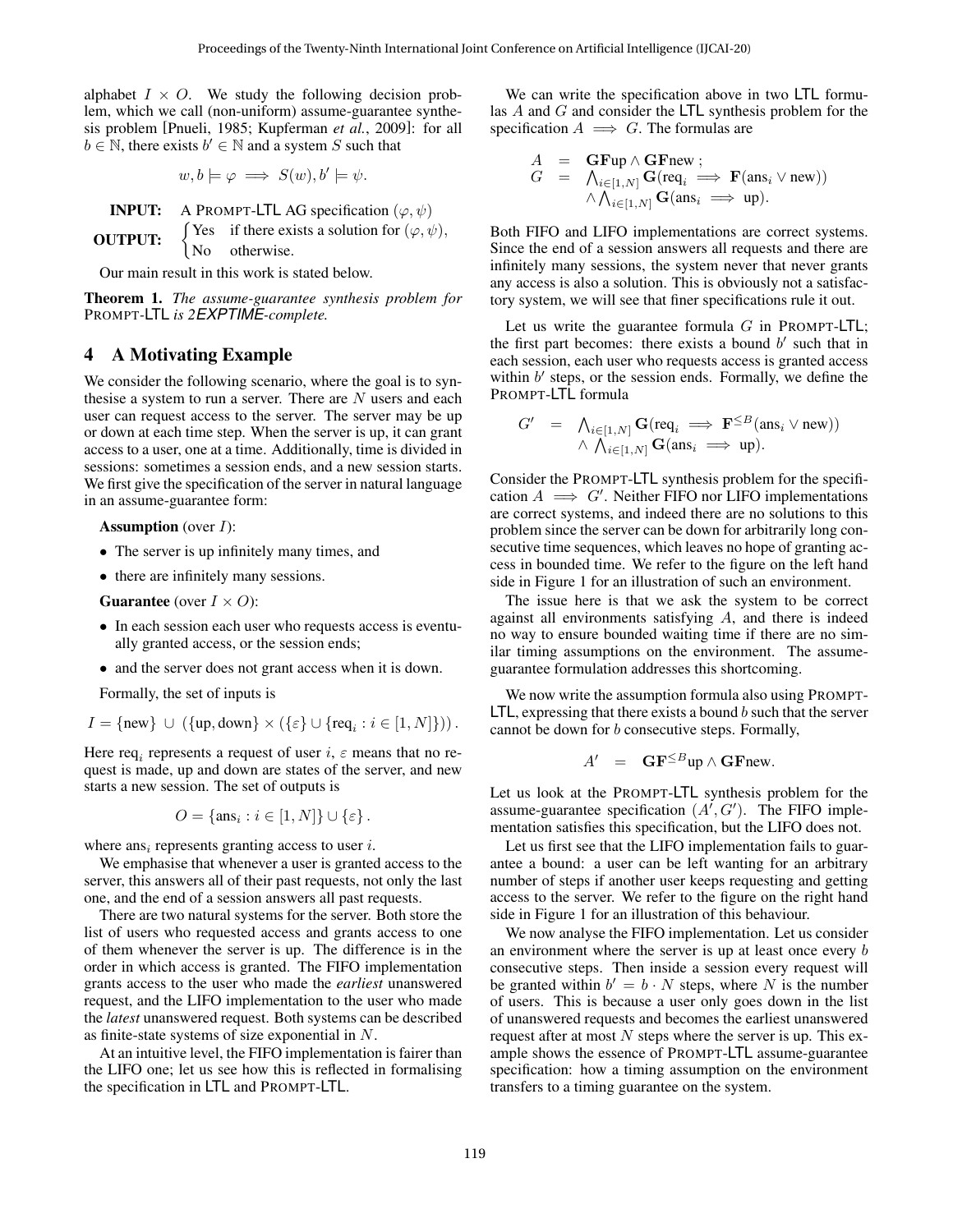Proceedings of the Twenty-Ninth International Joint Conference on Artificial Intelligence (IJCAI-20)

<span id="page-3-1"></span>

Figure 1: The figure on the left illustrates why there are no solutions to the PROMPT-LTL synthesis problem for the specification  $A \implies G'$ . The figure on the right illustrates why the LIFO implementation does not satisfy the PROMPT-LTL assume-guarantee specification  $(A', G')$ .

#### <span id="page-3-0"></span>5 Prompt Automata

In this section we show how to translate PROMPT-LTL to prompt automata. We first recall the notion of cost functions, introduce prompt automata, and then present the translation. Let us fix  $\Sigma$ ,  $\Omega$  finite alphabets.

The first key conceptual idea is to reason with *cost functions* instead of languages. The usual way of reasoning semantically with a formula  $\varphi$  is to consider the language it defines by  $L(\varphi) = \{w \in \Sigma^{\omega} : \exists b \in \mathbb{N}, w, b \models \varphi\}$ . Instead, we will consider a more precise object. We first define  $\llbracket \varphi \rrbracket : \Sigma^\omega \to \mathbb{N} \cup \{\infty\}$  by

$$
[\![\varphi]\!](w) = \inf \{b \in \mathbb{N} : w, b \models \varphi\}.
$$

The function  $\llbracket \varphi \rrbracket$  carries too much information: it gives the smallest value  $b \in \mathbb{N}$  for each word w such that  $w, b \models \varphi$ . The foundational idea of the theory of regular cost functions [\[Colcombet, 2009;](#page-6-8) [Colcombet, 2013b\]](#page-6-9) is to use approximation: instead of considering functions  $\Sigma^{\omega} \to \mathbb{N} \cup \{\infty\},$ we consider such functions up to an equivalence relation  $\approx$ which informally says "two functions are equivalent if they are bounded on the same sets". Formally, for  $f, g : \Sigma^{\omega} \rightarrow$  $\mathbb{N} \cup \{\infty\}$ , we say that  $f \approx g$  if for all  $X \subseteq \Sigma^{\omega}$ ,  $f(X)$ is bounded if and only if  $g(X)$  is bounded, where  $f(X)$  is bounded means that  $f(X) \subseteq [0, b]$  for some  $b \in \mathbb{N}$ . The theory of regular cost functions replaces the notion of functions  $\Sigma^{\omega} \to \mathbb{N} \cup \{\infty\}$  by *cost functions*: a cost function is an equivalence class for the relation ≈.

From now on functions are always considered up to the equivalence relation  $\approx$ . In particular, a formula of PROMPT-LTL or an automaton defines a cost function, which is the equivalence class of the function it defines. Consequently, we say that two automata are equivalent if they define the same cost functions, although they may define different functions.

The approximation  $\approx$  is appropriate for the assumeguarantee synthesis problem for PROMPT-LTL, since it is a boundedness problem that does not specify exact values.

A finite word  $\lambda \in {\{\text{i}, \text{r}\}}^*$  is a sequence of counter operations: the counter is initialised with value zero, so val $(\epsilon) = 0$ , it is incremented by one using i, so  $val(\lambda i) = val(\lambda) + 1$ , and reset to zero using r, so val $(\lambda r) = 0$ .

**Desert** :  $\{i, r\}^{\omega} \to \mathbb{N} \cup \{\infty\}$  is the supremum value of the counter, defined by

**Desert**
$$
(\lambda)
$$
 = sup {val( $\lambda_{\leq i}$ ) :  $i \in \mathbb{N}$ }

A cost function f with domain  $\{0, \infty\}$  is called a language, and is equally given as  $L = f^{-1}(\{0\}) \subseteq \Sigma^{\omega}$ . Note that for two languages  $L, L'$  seen as functions,  $L = L'$  is equivalent to  $L \approx L'$ . We say that  $\lambda$  satisfies L if  $f(\lambda) = 0$ , equivalently if  $\lambda \in L$ . We write  $\neg L$  for the complement of L, meaning  $\Sigma^{\omega} \setminus L$ . A function  $f : \Sigma^{\omega} \to \mathbb{N} \cup {\infty}$  and a bound  $b \in \widetilde{\mathbb{N}}$ induce a language  $f[b] = {\lambda \in \Sigma^{\omega} : f(\lambda) \le b}.$ 

The parity language **Parity** uses alphabet  $[1, d]$  and is defined as the set of words in  $[1, d]^\omega$  such that the maximal priority appearing infinitely many times in  $\lambda$  is even. The special case where  $d = 2$  yields Büchi language and is written **Büchi**.

We use  $\land$  and  $\lor$  to combine functions over products of labels, where  $∧$  is the maximum and  $∨$  the minimum. For instance, **Parity**  $∧$  **Desert** is a function over the set of labels  $[1, d] \times \{\text{i}, \text{r}\}\$  defined by

$$
(\textbf{Parity} \land \textbf{Desert})(\lambda) = \max(\textbf{Parity}(\lambda(1)), \textbf{Desert}(\lambda(2))),
$$

where  $\lambda(1)$  is the projection of  $\lambda$  on  $[1, d]^\omega$  and  $\lambda(2)$  the projection on  $\{1, r\}^{\omega}$ . Since **Parity** is a language, if  $\lambda$  satisfies parity then  $(\text{Parity} \land \text{Desert})(\lambda) = \text{Desert}(\lambda)$ , and otherwise  $(Parity \wedge Desert)(\lambda) = \infty.$ 

Let  $f : \Omega^{\omega} \to \mathbb{N} \cup \{\infty\}$  a function. A (non-deterministic) f-automaton over the alphabet  $\Sigma$  is a tuple  $\mathcal{A} = (Q, Q_{init}, \Delta)$ where  $Q$  is a finite set of states,  $Q_{\text{init}} \subseteq Q$  a set of initial states, and  $\Delta \subseteq Q \times \Sigma \times \Omega \times Q$  is a transition relation.

Let q a state and a a letter. We call a*-transitions* the elements of  $Q \times \{a\} \times \Omega \times Q$ , and *a*-transitions from *q* the elements of  $\{q\} \times \{a\} \times \Omega \times Q$ . We assume that automata are complete: for every state  $q$  and letter  $\alpha$  there exists at least one  $a$ -transition from  $q$ .

A run over the finite or infinite word  $w = a_0 a_1 \dots$  is a sequence  $\rho = \delta_0 \delta_1 \dots$  of matching length consisting of consecutive transitions such that for all i,  $\delta_i$  is an  $a_i$ -transition and  $\rho$  starts from a state in  $Q_{\text{init}}$ . We extend f to infinite runs by letting  $f(\rho) = f(\lambda)$ , where  $\lambda$  is the projection of  $\rho$  on the set of labels  $\Omega$ . An f-automaton induces the function

$$
\begin{array}{rcl}\n[\![\mathcal{A}]\!] & : & \Sigma^\omega & \to & \mathbb{N} \cup \{\infty\} \\
w & \mapsto & \inf \left\{f(\rho) : \rho \text{ a run over } w\right\},\n\end{array}
$$

If f is a language L, then the function  $\llbracket A \rrbracket$  takes only values 0 and  $\infty$  so it is also a language, so considering  $L(\mathcal{A}) = \{w \in \Sigma^{\omega} : [\![\mathcal{A}]\!](w) = 0\}$  we recover the usual definition of the language accepted by A. In this case, an  $L_2$ inition of the language accepted by  $A$ . In this case, an  $L$ automaton is a non-deterministic automaton with acceptance condition  $L$ : a word is accepted if there exists a run in  $L$ , which we call an accepting run.

An automaton is deterministic if it has a unique initial state and for every state  $q$  there exists at most one (hence a unique)  $a$ -transition from  $q$ : then the transition relation becomes a function  $\delta: Q \times A \to \Omega \times Q$ .

A Parity ∧ Desert-automaton is called a *prompt automaton*, and a **Büchi** $\land$ **Desert**-automaton is called a *Büchi prompt*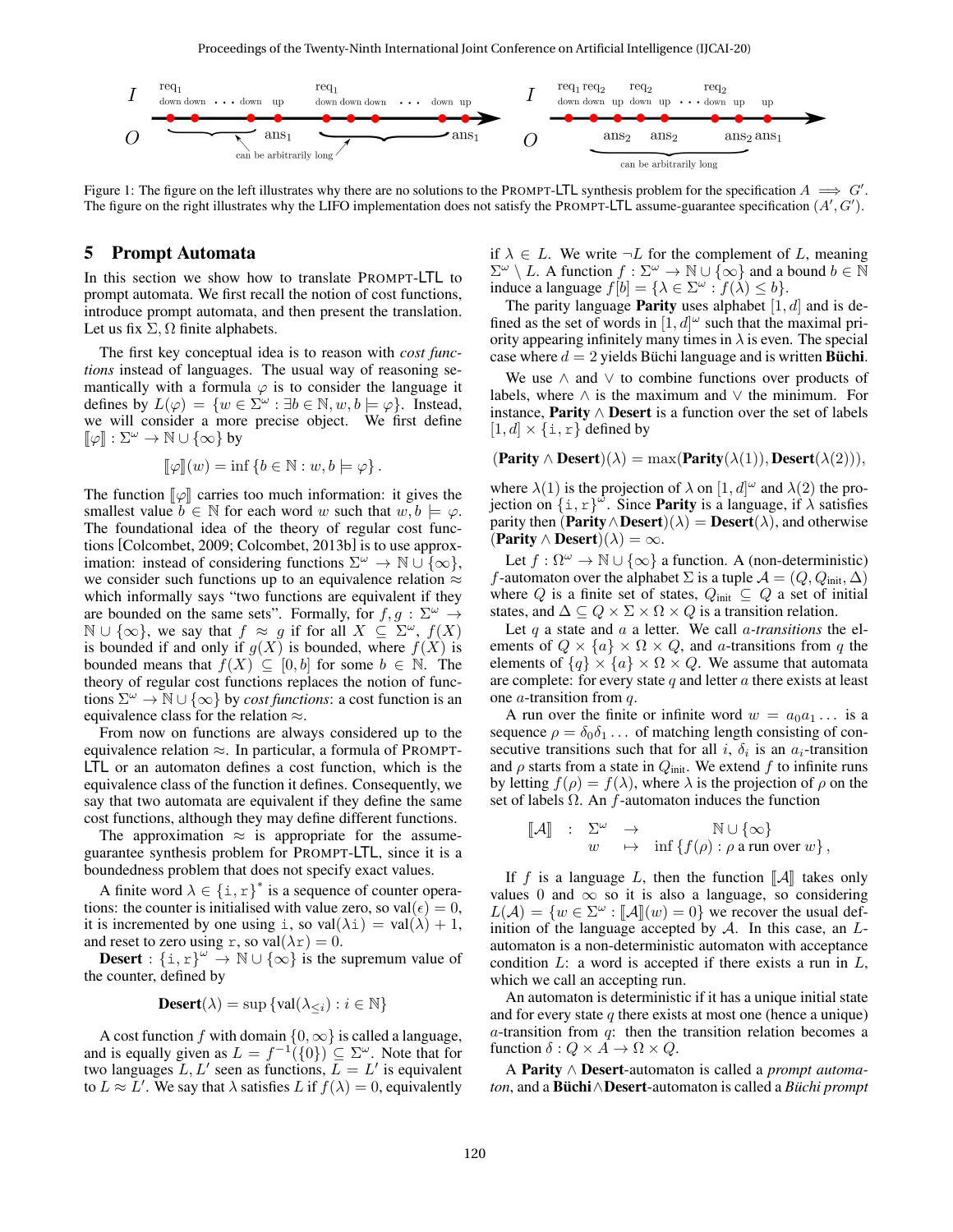*automaton*. The Desert function over finite words was introduced independently in [\[Bala, 2004\]](#page-6-24) and [\[Kirsten, 2004\]](#page-6-25). Prompt automata are a special case of B-automata [\[Colcom](#page-6-8)[bet, 2009\]](#page-6-8) that corresponds over finite words to the notion of temporal cost automata [\[Colcombet](#page-6-26) *et al.*, 2010].

Kuperberg and Vanden Boom showed that the classical translations from LTL to non-deterministic [\[Kuperberg, 2014\]](#page-6-27) and alternating [\[Kuperberg and Vanden Boom, 2012\]](#page-6-28) automata can be extended to COST-LTL and cost automata, which subsume PROMPT-LTL and prompt automata. We can easily adapt their translation to obtain the following:

<span id="page-4-3"></span>**Theorem 2.** For every formula  $\varphi$  of PROMPT-LTL of size n, *there exists a Büchi prompt automaton A of size*  $O(2^n)$  *such that*  $\|\mathcal{A}\| \approx \|\varphi\|$ *.* 

Compared to the classical translation from LTL to nondeterministic automata, the main difference is that when a state contains a subformula  $\mathbf{F}^{\leq B}\psi$ , the automaton nondeterministically chooses between checking that  $\psi$  holds or postponing it to the next step and incrementing the counter.

#### <span id="page-4-0"></span>6 History-Determinisation

Here we show how to construct a history-deterministic prompt automaton equivalent to a given prompt automaton.

Deterministic prompt automata are strictly less expressive than non-deterministic ones, which is a major issue in extending the classical solution to the synthesis problem from LTL to PROMPT-LTL. Indeed, recall that in this approach the second step is to turn a non-deterministic (Büchi) automaton into a (parity) deterministic one, before constructing a game equivalent to the synthesis problem for the LTL formula. This last construction would fail for non-deterministic automata. The solution comes from the notion of *history-deterministic automata*, which is a relaxation of deterministic automata that is tailored exactly to make the game construction work [\[Hen](#page-6-29)[zinger and Piterman, 2006\]](#page-6-29).

Informally, a non-deterministic automaton is historydeterministic if its non-determinism can be resolved by a function  $\sigma : \Sigma^+ \to \Delta$  considering only the input read so far. In other words,  $\sigma$  reads the word letter by letter and constructs a run: for  $w \in \Sigma^{+}$ , the choice of the next transition is  $\sigma(w) \in \Delta$ . Hence  $\sigma$  induces a function  $\sigma^{\omega} : \Sigma^{\omega} \to \Delta^{\omega}$ picking a run  $\sigma^{\omega}(w)$  for a word  $w \in \Sigma^{\omega}$ .

Definition 2. *An* f*-automaton* A *is history-deterministic if there exists a correction function*  $\alpha$  *such that for all*  $b \in \mathbb{N}$ *, there exists a function*  $\sigma : \Sigma^+ \to \Delta$  *such that for all*  $w \in \Sigma^\omega$ , *if*  $[\![A]\!](w) \leq b$ , *then*  $f(\sigma^{\omega}(w)) \leq \alpha(b)$ .

There exists a direct procedure for history-determinisation of cost automata over finite words [\[Colcombet and Fijalkow,](#page-6-30) [2016\]](#page-6-30), yielding a single-exponential (optimal) blow-up in size. Extending this construction to infinite words is an open problem whose solution would have interesting consequences for the theory of regular cost functions. The construction relies on the use of a determinisation procedure for classical automata (for instance, Safra's construction). Theorem [3](#page-4-2) below is a partial answer to this problem: it extends the result given in [\[Colcombet and Fijalkow, 2016\]](#page-6-30) to infinite words, but only for prompt automata (a strict subclass of cost automata). The key idea in our construction is reminiscent of the alternating colour technique [\[Kupferman](#page-6-4) *et al.*, 2009], which Colcombet, Kuperberg, and Lombardy [\[Colcombet](#page-6-26) *et al.*, 2010] used in the context of temporal cost automata for showing the equivalence between the two dual models of automata.

<span id="page-4-2"></span>Theorem 3. For every Büchi prompt automaton with  $n$  states, *there exists an equivalent history-deterministic prompt automaton with*  $2^{O(n \log(n))}$  *states and*  $O(n)$  *priorities.* 

We sketch the proof of Theorem [3.](#page-4-2)

Let A a Büchi prompt automaton with n states. Following [\[Colcombet](#page-6-26) *et al.*, 2010], we define a clock to be an infinite word over the alphabet  $\{\varepsilon, \text{tick}\}$ , and for a clock c we let **Desert**(*c*) = **Desert**( $\lambda$ ), where  $\lambda \in \{ \text{i}, \text{r} \}^{\omega}$  is obtained from c by replacing each  $\varepsilon$  with i and each tick with r. The alternating colour technique is based on the following two key observations: let  $\rho$  a run over w,

**Fact 1.** *If*  $Desert(\rho) \leq b$ , then the counter in  $\rho$  is reset be*tween every tick of the clock*  $c_b = \varepsilon^b$  *tick*  $\varepsilon^b$  *tick*  $\ldots$ 

Fact 2. *If there is a clock c with Desert*(c)  $\leq b$  *such that*  $\rho$ *resets between every tick in c, then*  $Desert(\rho) \leq 2b$ *.* 

Intuitively, these two facts imply that Desert can be replaced by the property that there exists a clock  $c$  such that the counter in  $\rho$  is reset between every tick in c. The benefit of this replacement is that the latter is a regular property, hence a reduction from a quantitative property to a qualitative one.

Let  $w \in \Sigma^{\omega}$  and  $c \in {\varepsilon, \text{tick}}^{\omega}$  a clock, we write  $w \otimes c$ for the word over alphabet  $\Sigma \times {\epsilon, \text{tick}}$  that projects on w and  $c$ . Let us define  $L_A$  as the language of words of the form  $w \otimes c$  such that there exists a run  $\rho$  of A over w satisfying Büchi and such that the counter is reset between every tick in c. Define also

$$
f_{\mathcal{A}} : \Sigma^{\omega} \to \text{inf} \{ \text{Desert}(c) : w \otimes c \in L_{\mathcal{A}} \}.
$$

Note that  $f_A \approx [\![A]\!]$ , hence the following lemma proves the first half of Theorem [3.](#page-4-2)

Lemma 1. *There exists a history-deterministic prompt au*tomaton B recognising  $f_A$  with  $2^{O(n\log(n))}$  states and  $O(n)$ *priorities.*

## <span id="page-4-1"></span>7 Domination Games

An  $\Omega$ -labelled graph  $G = (V, E)$ , or simply graph when  $\Omega$ is clear from the context, is given by a set  $V$  of vertices and a set  $E \subseteq V \times \Omega \times V$  of labelled edges: if  $(v, \ell, v') \in E$ , then there is an edge from v to v' labelled by  $\ell \in \Omega$  and we say that v is the *origin vertex* of the edge  $(v, \ell, v')$ , and  $v'$  is its *destination vertex*. A *path*  $\pi$  is a (finite or infinite) sequence of consecutive edges  $(v, \ell, v')$  in E. We write  $\pi =$  $(v_0, \ell_0, v_1)(v_1, \ell_1, v_2) \cdots$  and  $\pi_i = (v_i, \ell_i, v_{i+1})$ . We also let  $\pi_{\leq i}$  denote the prefix of  $\pi$  of length i, meaning  $\pi_{\leq i}$  =  $\pi_0 \cdots \pi_{i-1}$ . For a qualitative function  $W \subseteq \Sigma^\omega$ , we say that a path  $\pi$  satisfies W if  $\lambda(\pi) \in W$ , where  $\lambda(\pi)$  is the projection of  $\pi$  on the labels.

An  $\Omega$ -*labelled game*  $\mathcal{G} = (V, E, v_{\text{init}}, V_{\text{Eve}}, V_{\text{Adam}})$ , or game, is a finite  $\Omega$ -labelled graph  $G = (V, E)$  together with an initial vertex  $v_{\text{init}} \in V$  and two sets V<sub>Eve</sub> and V<sub>Adam</sub> such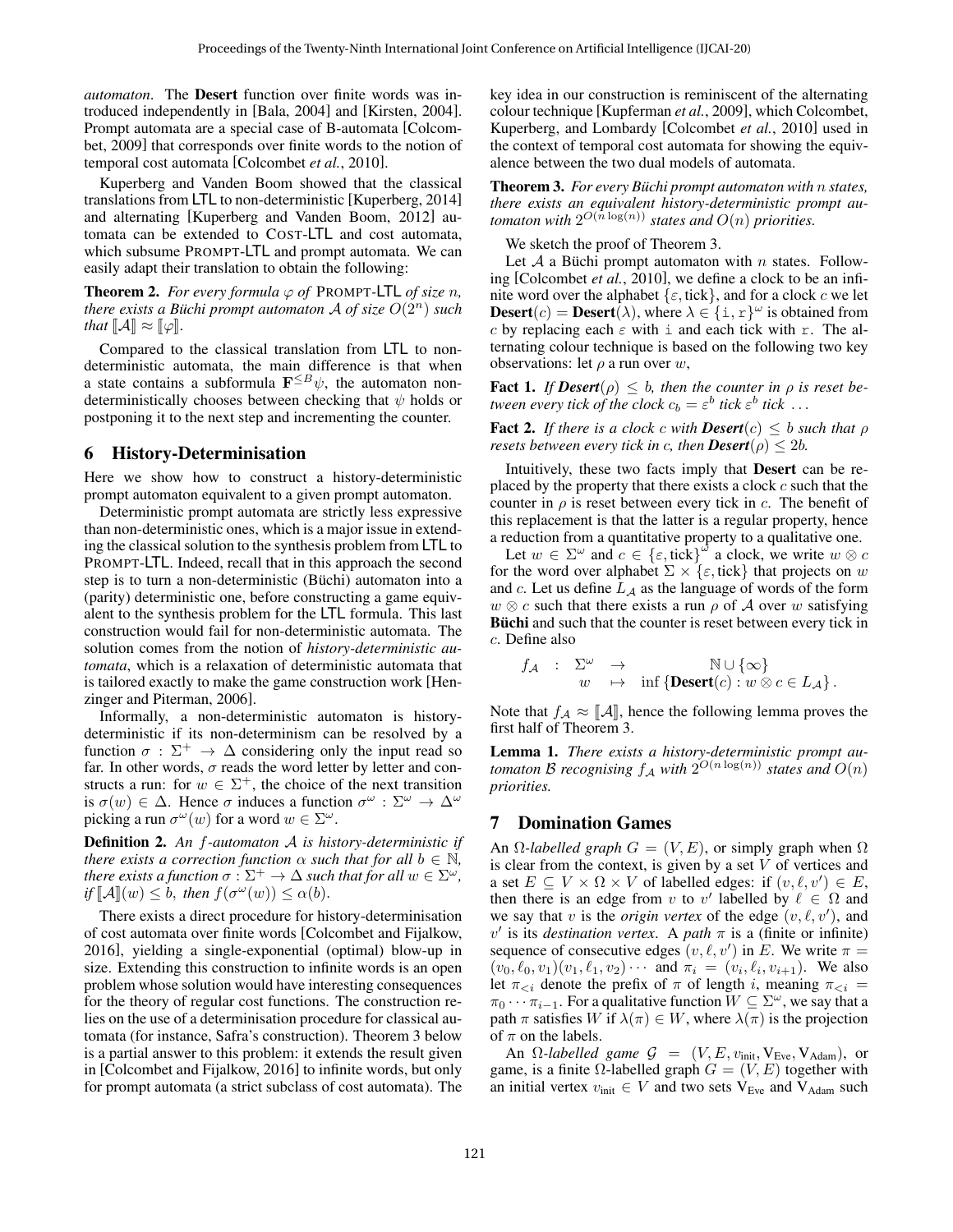that  $V = V_{Eve} \oplus V_{Adam}$ . The interaction between the two players goes as follows. A token is initially placed on the initial vertex  $v_{\text{init}}$ , and the player who controls this vertex pushes the token along an edge, reaching a new vertex; the player who controls this new vertex takes over, and this interaction goes on potentially forever, describing an infinite play.

A *strategy* is a map  $\sigma : E^* \to E$ . We say that a play  $\pi$  is consistent with a strategy  $\sigma$  for Eve (resp. for Adam) if for all  $i \geq 0$  such that  $v_i \in V_{Eve}$  (resp.  $v_i \in V_{Adam}$ ), we have  $\sigma(\pi_{< i}) = \pi_i.$ 

We define strategies with memory. We let  $G =$  $(V, E, v_{\text{init}}, V_{\text{Eve}}, V_{\text{Adam}})$  be a game. A *memory structure*  $\mathcal{M} = (M, m_{\text{init}}, \mu)$  for G consists of a set M of memory states, an initial memory state  $m_{\text{init}} \in M$ , and an update function  $\mu : M \times E \to M$ . A memory structure is similar to an automaton synchronised with the game: it starts from  $m<sub>init</sub>$  and reads the sequence of edges produced by the game. Whenever an edge is taken, the current memory state is updated using the update function  $\mu$ . A strategy relying on a memory structure  $M$ , whenever it picks the next move, considers only the current vertex and the current memory state: it is thus given by a next-move function  $\sigma : V_{Eve} \times M \to E$ .

The notion of domination games was introduced for the study of the domination between cost functions [\[Colcombet,](#page-6-10) [2013a\]](#page-6-10). A *domination game* is a game G over the set of labels  $([1, d_1] \times \{i, r\}) \times ([1, d_2] \times \{i, r\})$ . A play  $\pi$  induces two projections:  $\pi_1 \in ([1, d_1] \times \{ \text{ i } , \text{ r} \})^{\omega}$  and  $\pi_2 \in ([1, d_2] \times$  $\{i, r\}^{\omega}$ . Eve wins a domination game if for all  $b \in \mathbb{N}$ , there exists  $b' \in \mathbb{N}$  and a strategy  $\sigma$  for Eve such that all plays  $\pi$ consistent with  $\sigma$  satisfy

 $($ **Parity**  $\wedge$  **Desert** $)(\pi_1) \leq b \Rightarrow$   $($ **Parity**  $\wedge$  **Desert** $)(\pi_2) \leq b'$ .

Otherwise, Adam wins.

The following is proved in [Colcombet and Göller, 2016].

<span id="page-5-1"></span>Theorem 4. *There exists an algorithm for deciding whether* Eve wins in a domination game running in time  $O(n^d)$  where *n* is the number of vertices and  $d = d_A + d_B$  the total num*ber of priorities. If Eve wins, then she has a finite memory winning strategy.*

## <span id="page-5-0"></span>8 The Complete Solution

We recall that the assume-guarantee synthesis problem takes as input two PROMPT-LTL formulas  $\varphi$  over I and  $\psi$  over  $I \times O$ , and the goal is to decide whether for all  $b \in \mathcal{B}$ , there exists  $b' \in \mathbb{N}$  and a system  $S: I^+ \to O$  such that for all  $w \in I^{\omega}$ ,  $[\![\varphi]\!](w) \leq b \implies [\![\psi]\!](S(w)) \leq b'$ .<br>Let  $(\varphi, \psi)$  a PROMPT-LTL assume-guarant

Let  $(\varphi, \psi)$  a PROMPT-LTL assume-guarantee specification. The three steps of the procedure are:

- Build two Büchi prompt automata  $A_{int}$ ,  $B_{int}$  recognising  $\llbracket \varphi \rrbracket$  and  $\llbracket \psi \rrbracket$  (Theorem [2\)](#page-4-3).
- Build two history-deterministic automata: a prompt automaton  $A$  equivalent to  $A<sub>int</sub>$  and a prompt automaton  $B$ equivalent to  $B<sub>int</sub>$  (Theorem [3\)](#page-4-2).
- Build a domination game  $\mathcal{G}_{A,B}$  and solve it (Theorem [4\)](#page-5-1).

We let  $\mathcal{A} = (Q_{\mathcal{A}}, q_{\text{init}, \mathcal{A}}, \Delta_{\mathcal{A}})$  and  $\mathcal{B} = (Q_{\mathcal{B}}, q_{\text{init}, \mathcal{B}}, \Delta_{\mathcal{B}})$ be the two history-deterministic automata above, and  $d_A$  and  $d_{\mathcal{B}}$  the number of priorities used by A and B respectively.

In the domination game  $G_{A,B}$ , Adam chooses the inputs and transitions in  $A$ , while Eve chooses the outputs and transitions in B. A round starts in  $(p, q)$  where p is a state of A and q a state of B. First Adam chooses an input  $i \in I$  and a transition  $(p, i, \ell_A, p') \in \Delta_{\mathcal{A}}$ , and then Eve chooses an output  $o \in O$  and a transition  $(q, (i, o), \ell_B, q') \in \Delta_B$ . The round reaches  $(p', q')$ , and its label is  $(\ell_A, \ell_B)$ .

Formally the domination game  $\mathcal{G}_{A,B}$  has vertices  $V_{Adam} =$  $Q_{\mathcal{A}} \times Q_{\mathcal{B}}$ , and  $V_{Eve} = Q_{\mathcal{A}} \times Q_{\mathcal{B}} \times I$ , and set of edges consists of moves of Adam of the form  $((p,q),(\ell_{\mathcal{A}},\varepsilon),(p',q, i))$ with  $(p, i, \ell_A, p') \in \Delta_{\mathcal{A}}$ , and moves of Eve of the form  $((p, q, i), (\varepsilon, \ell_{\mathcal{B}}), (p, q'))$  with  $(q, (i, o), \ell_{\mathcal{B}}, q') \in \Delta_{\mathcal{B}}$ .

A play  $\pi$  in  $\mathcal{G}_{\mathcal{A},\mathcal{B}}$  induces a sequence of inputs  $\pi_I \in I^\omega$ and a sequence of inputs and outputs  $\pi_{I\times O} \in (I \times O)^\omega$ .

#### <span id="page-5-2"></span>**Theorem 5.** *Eve wins in*  $G_{A,B}$  *if and only if there exists a solution to the assume-guarantee synthesis problem.*

As a tool for proving Theorem [5](#page-5-2) we construct another game. In this game  $G$  Adam and Eve alternate, with Adam choosing inputs and Eve choosing outputs. The set of plays is  $(I \times O)^\omega$ , and we write  $\pi_{I \times O}$  for a play and  $\pi_I \in I^\omega$  for the induced sequence of inputs. We write  $S$  for strategies of Eve in G because they indeed induce systems  $S: I^+ \to O$ . Eve wins in G if for all  $b \in \mathbb{N}$ , there exists  $b' \in \mathbb{N}$  and a strategy  $S$  such that all plays consistent with  $S$  satisfy  $[\![\varphi]\!] (\pi_I) \leq b \implies [\![\psi]\!] (\pi_{I \times O}) \leq b'$ . Otherwise Adam wins.

#### <span id="page-5-3"></span>Fact 3. *Eve wins in* G *if and only if there exists a solution to the assume-guarantee synthesis problem.*

The benefit of this game reformulation is to take advantage of determinacy: since the condition is Borel, the game  $G$  is determined: either Eve has a winning strategy or Adam has one. This fact, together with the following lemma, proves that the two games  $G$  and  $G_{A,B}$  are equivalent which, together with Fact [3,](#page-5-3) establishes Theorem [5.](#page-5-2)

#### Lemma 2.

- If Eve wins in G then she wins in  $\mathcal{G}_{A,B}$ ;
- If Adam wins in G then he wins in  $\mathcal{G}_{A,B}$ .

Theorem [5](#page-5-2) together with Theorem [4](#page-5-1) establish the decidability of the assume-guarantee synthesis problem for PROMPT-LTL announced in Theorem [1.](#page-2-1) Let us have a more precise complexity analysis. We start with two PROMPT-LTL formula  $\varphi$  and  $\psi$  of size n, construct two Büchi prompt automata  $A_{\text{int}}$  and  $B_{\text{int}}$  of size  $s = 2^{O(n)}$ , turn them into historydeterministic prompt automata A and B of size  $2^{2^{O(n)}}$  with  $2^{O(n)}$  priorities. This induces a domination game with  $2^{2^{O(n)}}$ vertices and  $2^{O(n)}$  priorities. The algorithm for solving this domination game runs in time  $2^{2^{O(n^2)}}$ . Thus the whole procedure runs in doubly-exponential time. The lower bound is inherited from LTL synthesis.

We leave as an open question whether the uniform assumeguarantee synthesis problem is decidable, where there exists a system independent of b. These two problems (uniform and non-uniform) are not equivalent, which is related to the fact that prompt automata can be made history-deterministic in a non-uniform way, but not in a uniform way.